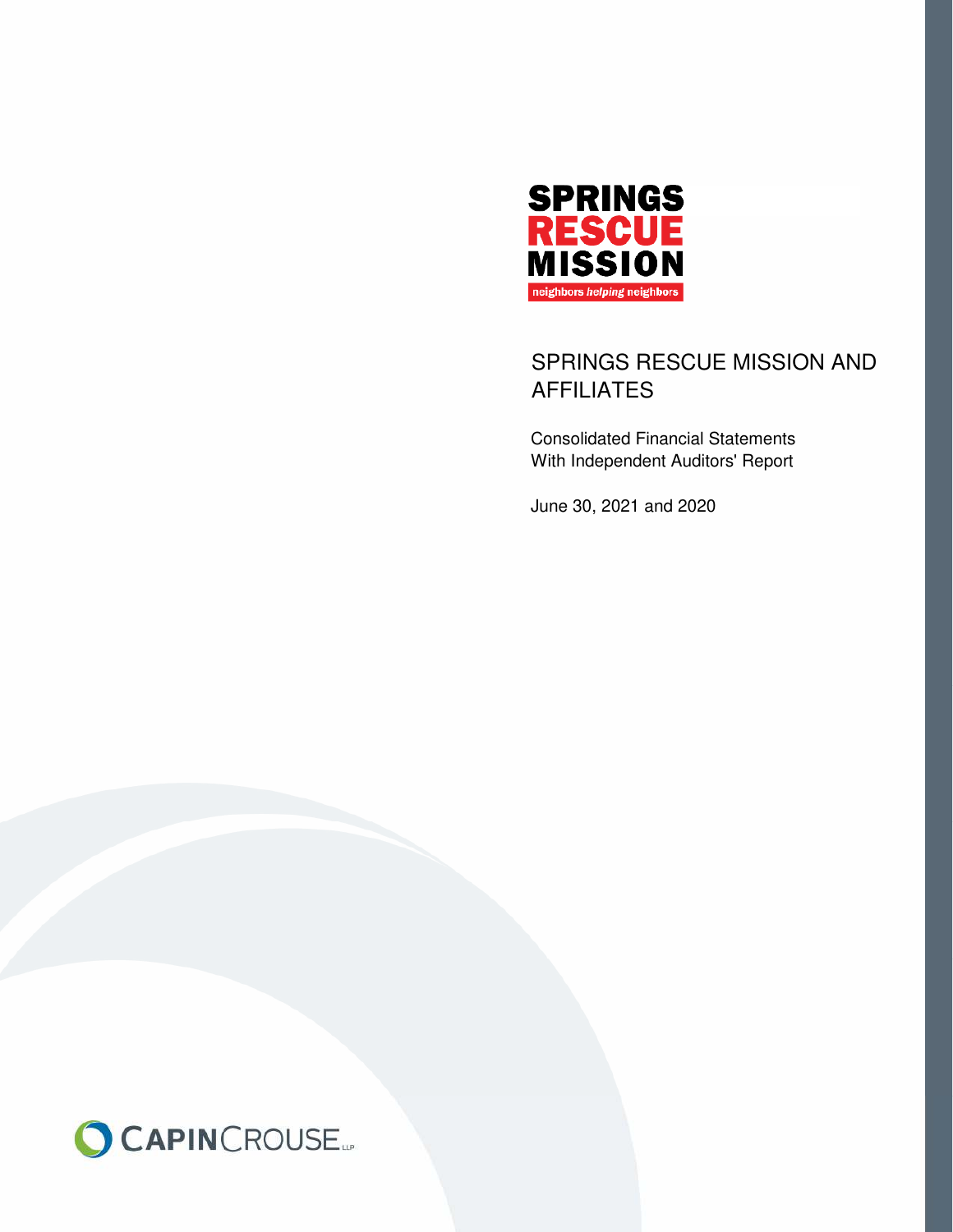## **Table of Contents**

|                                                      | Page |
|------------------------------------------------------|------|
| Independent Auditors' Report                         |      |
| <b>Financial Statements</b>                          |      |
| <b>Consolidated Statements of Financial Position</b> |      |
| <b>Consolidated Statements of Activities</b>         |      |
| Consolidated Statement of Functional Expenses - 2021 |      |
| Consolidated Statement of Functional Expenses - 2020 | 6    |
| <b>Consolidated Statements of Cash Flows</b>         |      |
| Notes to Consolidated Financial Statements           | 8    |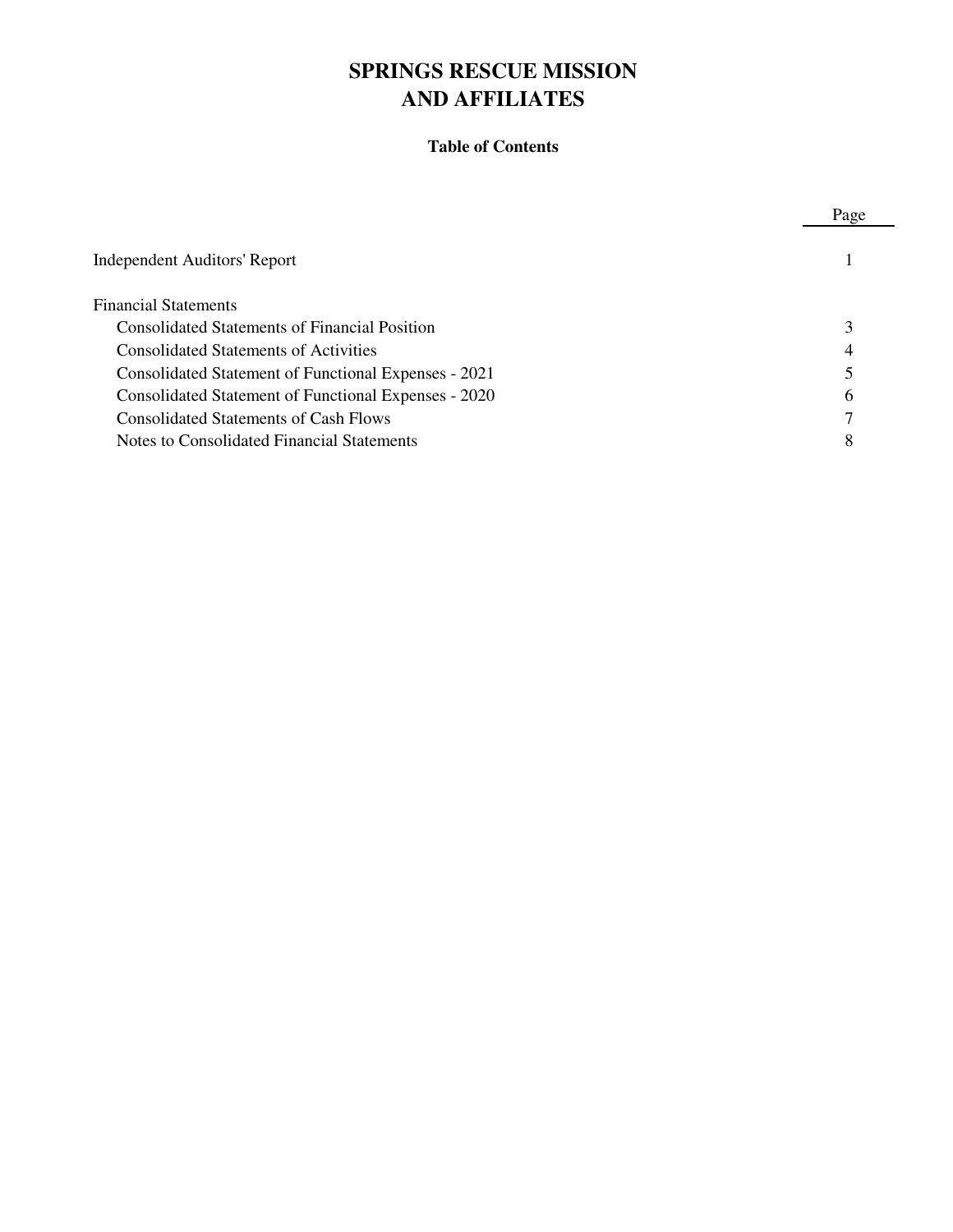

#### **INDEPENDENT AUDITORS' REPORT**

Board of Directors Springs Rescue Mission and Affiliates Colorado Springs, Colorado

We have audited the accompanying consolidated financial statements of Springs Rescue Mission and Affiliates, which comprise the consolidated statements of financial position as of June 30, 2021 and 2020, and the related consolidated statements of activities, functional expenses and cash flows for the years then ended, and the related notes to the consolidated financial statements.

#### *Management's Responsibility for the Consolidated Financial Statements*

Management is responsible for the preparation and fair presentation of these consolidated financial statements in accordance with accounting principles generally accepted in the United States of America; this includes the design, implementation, and maintenance of internal control relevant to the preparation and fair presentation of consolidated financial statements that are free from material misstatement, whether due to fraud or error.

#### *Auditors' Responsibility*

Our responsibility is to express an opinion on these consolidated financial statements based on our audits. We conducted our audits in accordance with auditing standards generally accepted in the United States of America. Those standards require that we plan and perform the audit to obtain reasonable assurance about whether the consolidated financial statements are free from material misstatement.

An audit involves performing procedures to obtain audit evidence about the amounts and disclosures in the consolidated financial statements. The procedures selected depend on the auditor's judgment, including the assessment of the risks of material misstatement of the consolidated financial statements, whether due to fraud or error. In making those risk assessments, the auditor considers internal control relevant to the entity's preparation and fair presentation of the consolidated financial statements in order to design audit procedures that are appropriate in the circumstances, but not for the purpose of expressing an opinion on the effectiveness of the entity's internal control. Accordingly, we express no such opinion. An audit also includes evaluating the appropriateness of accounting policies used and the reasonableness of significant accounting estimates made by management, as well as evaluating the overall presentation of the consolidated financial statements.

We believe that the audit evidence we have obtained is sufficient and appropriate to provide a basis for our audit opinion.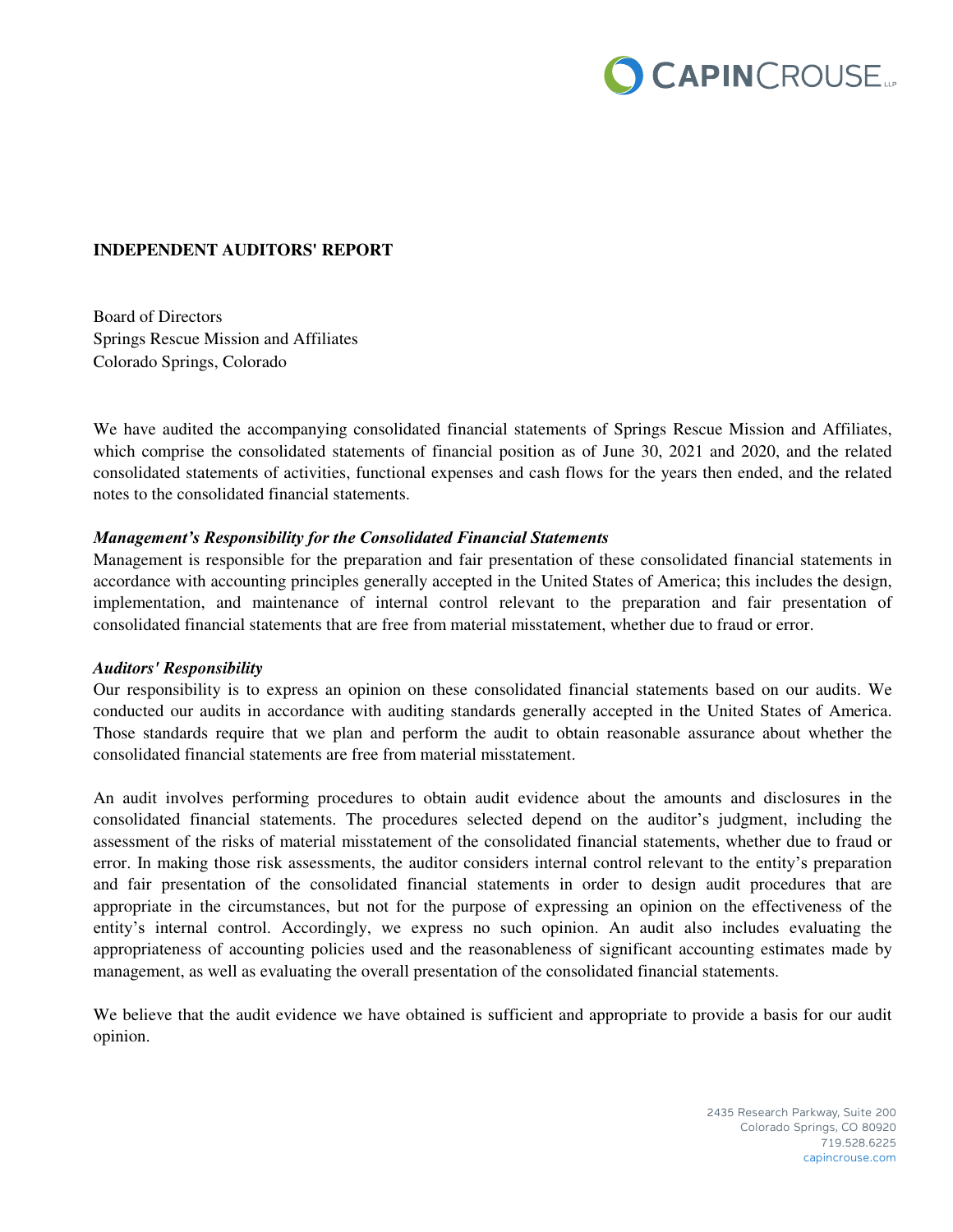Board of Directors Springs Rescue Mission and Affiliates Colorado Springs, Colorado

### *Opinion*

In our opinion, the consolidated financial statements referred to above present fairly, in all material respects, the consolidated financial position of Springs Rescue Mission and Affiliates as of June 30, 2021 and 2020, and the changes in their net assets and cash flows for the years then ended in accordance with accounting principles generally accepted in the United States of America.

Capin Crouse LLP

Colorado Springs, Colorado December 20, 2021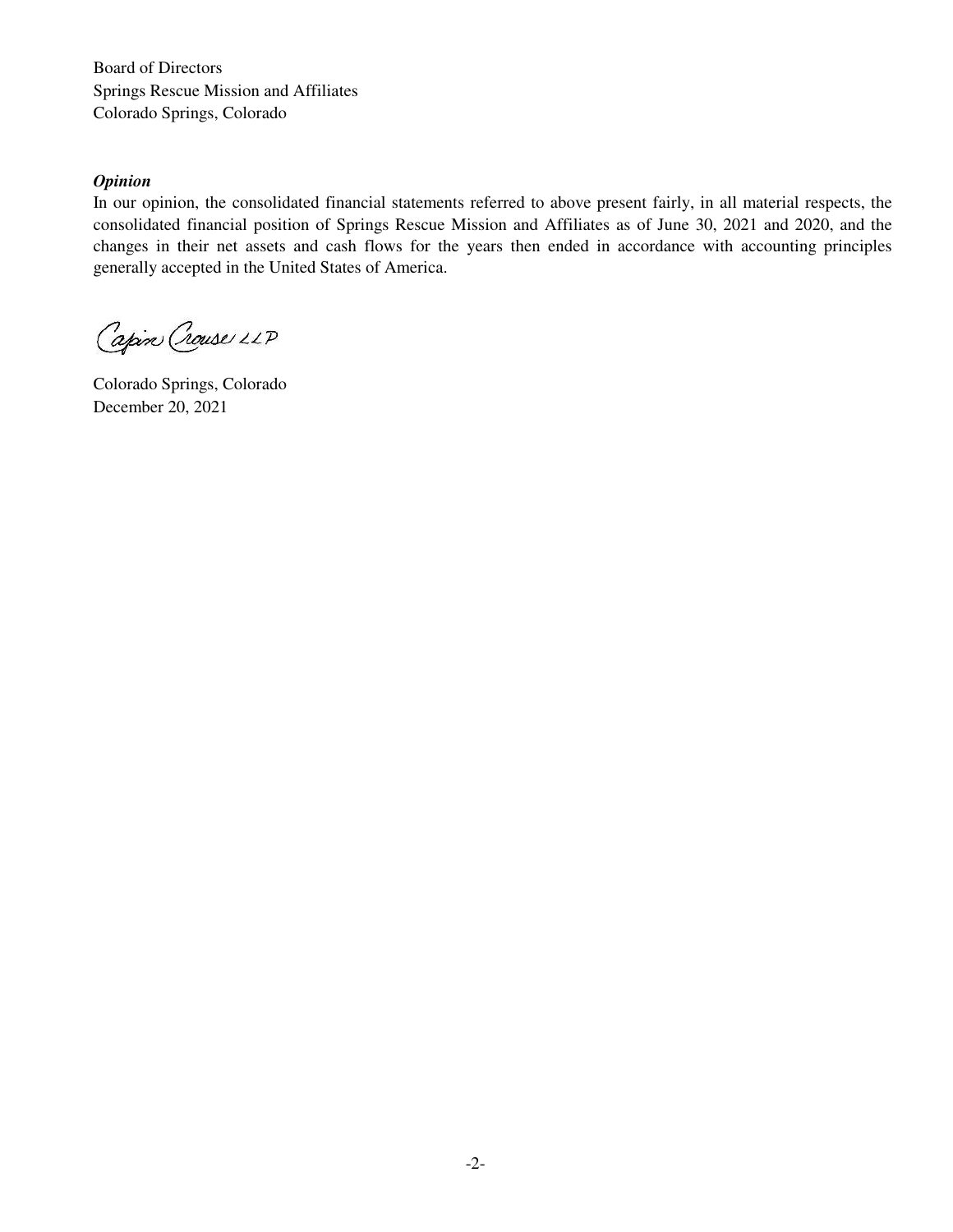## **Consolidated Statements of Financial Position**

|                                                | June 30,         |                    |  |  |  |
|------------------------------------------------|------------------|--------------------|--|--|--|
|                                                | 2021             | 2020               |  |  |  |
| <b>ASSETS:</b>                                 |                  |                    |  |  |  |
| Current assets:                                |                  |                    |  |  |  |
| Cash and cash equivalents                      | \$<br>3,177,867  | \$<br>3,098,989    |  |  |  |
| Cash restricted for capital projects           |                  | 132,920            |  |  |  |
| Gift-in-kind inventory                         | 95,464           | 159,460            |  |  |  |
| Contributions and government grants receivable | 859,860          | 130,699            |  |  |  |
| Prepaid expenses and other assets              | 166,379          | 154,475            |  |  |  |
|                                                | 4,299,570        | 3,676,543          |  |  |  |
| Notes receivable-related party                 | 3,166,475        | 3,166,475          |  |  |  |
| Property and equipment-net                     | 22,129,255       | 18,258,715         |  |  |  |
| <b>Total Assets</b>                            | 29,595,300       | 25, 101, 733<br>\$ |  |  |  |
| <b>LIABILITIES AND NET ASSETS:</b>             |                  |                    |  |  |  |
| Current liabilities:                           |                  |                    |  |  |  |
| Accounts payable and accrued expenses          | \$<br>1,206,632  | \$<br>1,076,571    |  |  |  |
| Notes payable–current portion                  | 152,086          | 109,408            |  |  |  |
|                                                | 1,358,718        | 1,185,979          |  |  |  |
| Notes payable–net of current portion           | 5,693,439        | 5,875,213          |  |  |  |
| Deferred gain                                  | 98,879           | 98,879             |  |  |  |
| Asset retirement obligations                   | 80,745           | 76,843             |  |  |  |
| <b>Total liabilities</b>                       | 7,231,781        | 7,236,914          |  |  |  |
| Net assets:                                    |                  |                    |  |  |  |
| Without donor restrictions                     | 21,503,659       | 14,924,642         |  |  |  |
| With donor restrictions                        | 859,860          | 2,940,177          |  |  |  |
| Total net assets                               | 22,363,519       | 17,864,819         |  |  |  |
| <b>Total Liabilities and Net Assets</b>        | 29,595,300<br>\$ | 25, 101, 733<br>S  |  |  |  |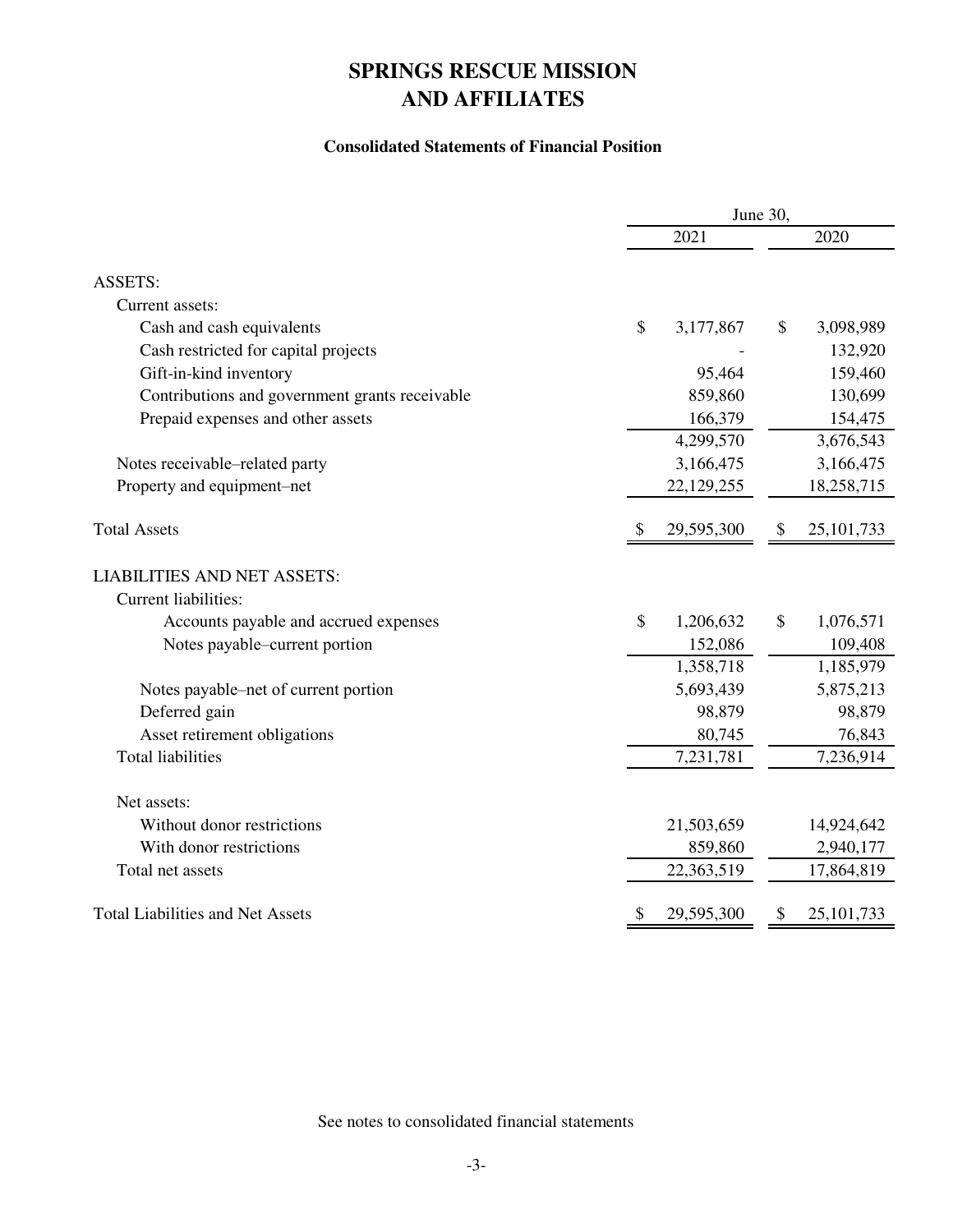### **Consolidated Statements of Activities**

|                                                                                                                                     |                                                                 | Year Ended June 30,               |                                                                 |                                                                 |                                   |                                                                 |  |  |  |  |
|-------------------------------------------------------------------------------------------------------------------------------------|-----------------------------------------------------------------|-----------------------------------|-----------------------------------------------------------------|-----------------------------------------------------------------|-----------------------------------|-----------------------------------------------------------------|--|--|--|--|
|                                                                                                                                     |                                                                 | 2021                              |                                                                 |                                                                 | 2020                              |                                                                 |  |  |  |  |
|                                                                                                                                     | <b>Without Donor</b><br>Restrictions                            | <b>With Donor</b><br>Restrictions | Total                                                           | <b>Without Donor</b><br>Restrictions                            | <b>With Donor</b><br>Restrictions | Total                                                           |  |  |  |  |
| <b>SUPPORT AND REVENUE:</b><br>Contributions<br>Government grants<br>Gift-in-kind contributions<br>Catering revenue<br>Other income | \$<br>4,129,823<br>3,311,480<br>3,050,192<br>403,795<br>454,718 | $\mathbb{S}$<br>5,357,206         | \$<br>9,487,029<br>3,311,480<br>3,050,192<br>403,795<br>454,718 | \$<br>3,828,411<br>3,141,585<br>4,433,297<br>325,362<br>377,774 | $\mathbb{S}$<br>4,460,181         | 8,288,592<br>\$<br>3,141,585<br>4,433,297<br>325,362<br>377,774 |  |  |  |  |
| <b>Total Support and Revenue</b>                                                                                                    | 11,350,008                                                      | 5,357,206                         | 16,707,214                                                      | 12,106,429                                                      | 4,460,181                         | 16,566,610                                                      |  |  |  |  |
| NET ASSETS RELEASED:<br>Purpose restrictions<br>Time restrictions                                                                   | 6,936,420<br>501,103                                            | (6,936,420)<br>(501, 103)         |                                                                 | 2,213,167<br>241,489                                            | (2,213,167)<br>(241, 489)         |                                                                 |  |  |  |  |
| <b>Total Net Assets Released</b>                                                                                                    | 7,437,523                                                       | (7, 437, 523)                     |                                                                 | 2,454,656                                                       | (2,454,656)                       |                                                                 |  |  |  |  |
| <b>EXPENSES:</b><br>Program services                                                                                                | 9,345,102                                                       |                                   | 9,345,102                                                       | 10,021,882                                                      |                                   | 10,021,882                                                      |  |  |  |  |
| Supporting activities:<br>General and administrative<br>Fundraising                                                                 | 1,557,854<br>1,305,558<br>2,863,412                             |                                   | 1,557,854<br>1,305,558<br>2,863,412                             | 1,390,446<br>1,188,237<br>2,578,683                             |                                   | 1,390,446<br>1,188,237<br>2,578,683                             |  |  |  |  |
| <b>Total Expenses</b>                                                                                                               | 12,208,514                                                      |                                   | 12,208,514                                                      | 12,600,565                                                      |                                   | 12,600,565                                                      |  |  |  |  |
| Change in Net Assets                                                                                                                | 6,579,017                                                       | (2,080,317)                       | 4,498,700                                                       | 1,960,520                                                       | 2,005,525                         | 3,966,045                                                       |  |  |  |  |
| Net Assets, Beginning of Year                                                                                                       | 14,924,642                                                      | 2,940,177                         | 17,864,819                                                      | 12,964,122                                                      | 934,652                           | 13,898,774                                                      |  |  |  |  |
| Net Assets, End of Year                                                                                                             | 21,503,659                                                      | 859,860<br>\$                     | 22,363,519                                                      | 14,924,642                                                      | 2,940,177<br>\$                   | 17,864,819                                                      |  |  |  |  |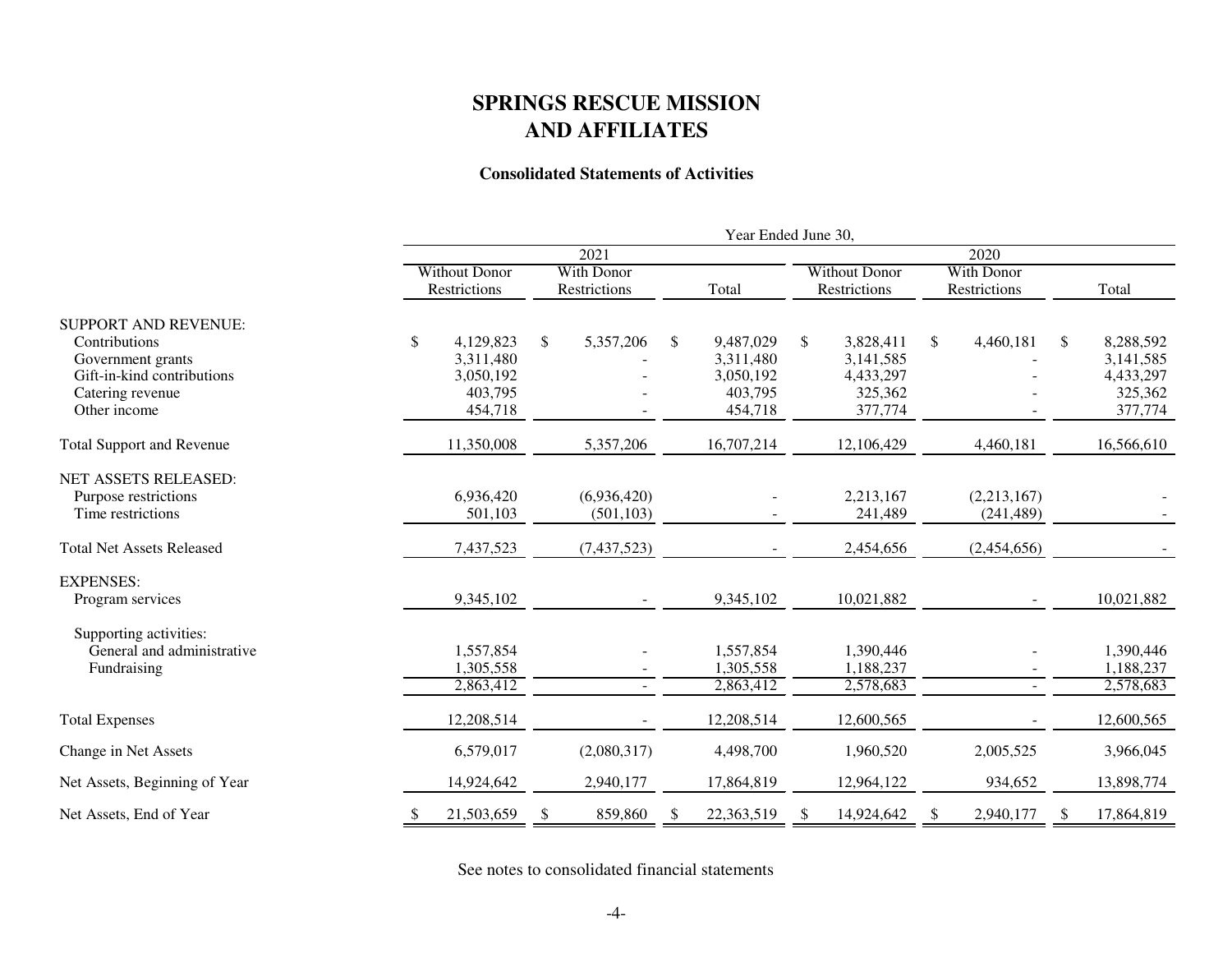## **Consolidated Statement of Functional Expenses**

Year Ended June 30, 2021

|                                         |    |           | <b>Supporting Activities</b> |                |     |             |                  |
|-----------------------------------------|----|-----------|------------------------------|----------------|-----|-------------|------------------|
|                                         |    | Program   |                              | General and    |     |             |                  |
|                                         |    | Services  |                              | Administrative |     | Fundraising | Total            |
|                                         |    |           |                              |                |     |             |                  |
| Wages and benefits                      | \$ | 3,793,656 | \$                           | 794,500        | \$  | 712,027     | \$<br>5,300,183  |
| Food, clothing, and other distributions |    | 3,114,188 |                              |                |     |             | 3,114,188        |
| Depreciation and amortization           |    | 771,312   |                              | 32,831         |     | 22,714      | 826,857          |
| Professional services                   |    | 196,696   |                              | 294,524        |     | 79,438      | 570,658          |
| Office and supplies                     |    | 250,805   |                              | 296,353        |     | 6,652       | 553,810          |
| Printing and advertising                |    | 452       |                              | 78,862         |     | 450,079     | 529,393          |
| Client supplies and events              |    | 407,263   |                              |                |     |             | 407,263          |
| Staff training and other                |    | 299,201   |                              | 40,783         |     | 21,294      | 361,278          |
| Telephone and utilities                 |    | 193,848   |                              | 8,736          |     | 5,560       | 208,144          |
| Interest                                |    | 161,738   |                              | 6,884          |     | 4,763       | 173,385          |
| Facilities and transportation           |    | 155,943   |                              | 4,381          |     | 3,031       | 163,355          |
| <b>Total Expenses</b>                   | S  | 9,345,102 | S                            | 1,557,854      | \$. | 1,305,558   | \$<br>12,208,514 |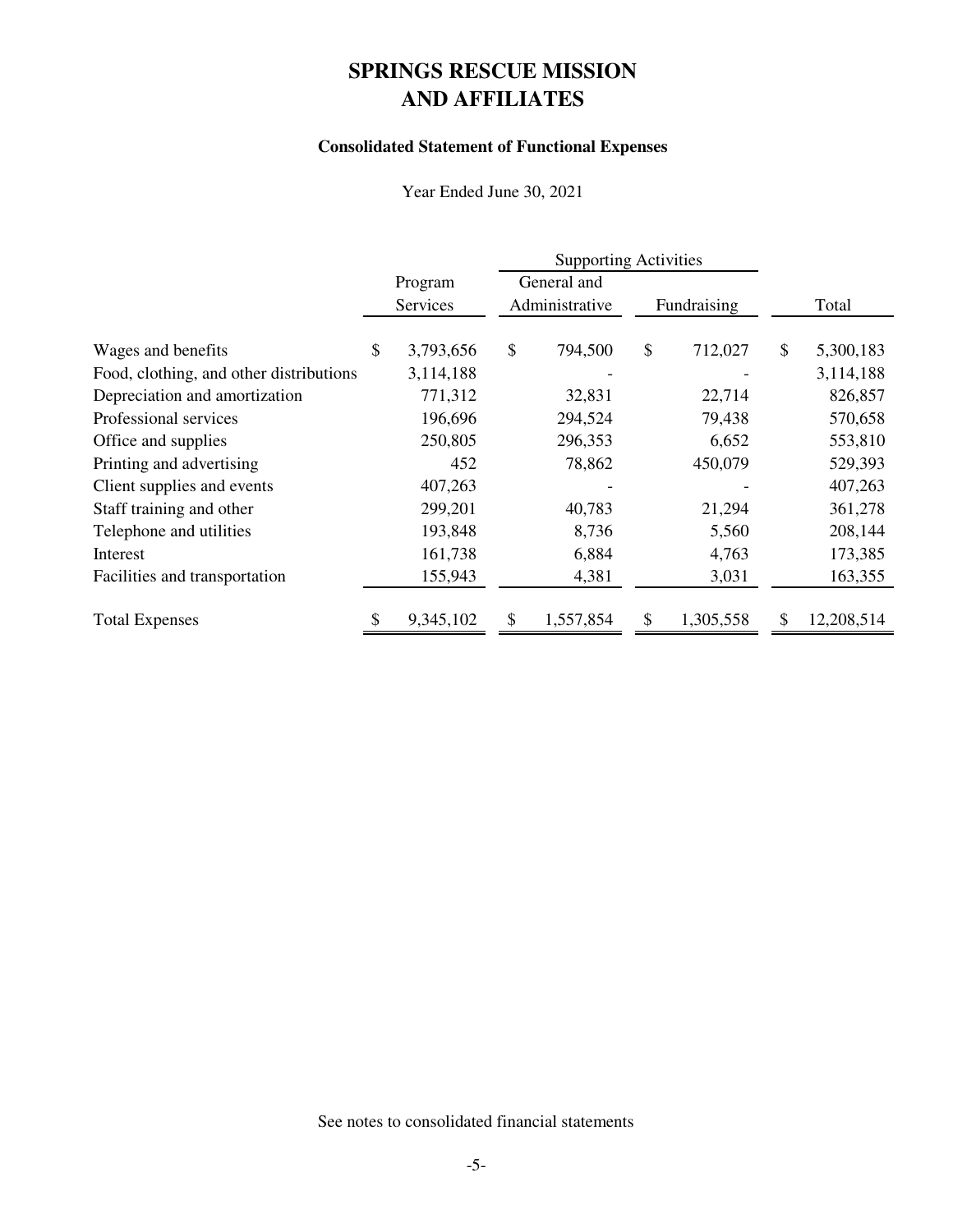## **Consolidated Statement of Functional Expenses**

Year Ended June 30, 2020

|                                         | <b>Supporting Activities</b> |            |    |                |                 |                  |
|-----------------------------------------|------------------------------|------------|----|----------------|-----------------|------------------|
|                                         |                              | Program    |    | General and    |                 |                  |
|                                         |                              | Services   |    | Administrative | Fundraising     | Total            |
|                                         |                              |            |    |                |                 |                  |
| Wages and benefits                      | \$                           | 3,441,888  | \$ | 699,460        | \$<br>630,274   | \$<br>4,771,622  |
| Food, clothing, and other distributions |                              | 4,418,842  |    |                |                 | 4,418,842        |
| Depreciation and amortization           |                              | 679,388    |    | 42,492         | 22,496          | 744,376          |
| Printing and advertising                |                              | 1,026      |    | 73,209         | 441,350         | 515,585          |
| Professional services                   |                              | 159,846    |    | 272,889        | 51,562          | 484,297          |
| Staff training and other                |                              | 292,344    |    | 66,122         | 22,935          | 381,401          |
| Office and supplies                     |                              | 154,061    |    | 206,606        | 4,805           | 365,472          |
| Client supplies and events              |                              | 353,181    |    |                |                 | 353,181          |
| Facilities and transportation           |                              | 197,863    |    | 8,021          | 4,247           | 210,131          |
| Interest                                |                              | 167,522    |    | 10,478         | 5,547           | 183,547          |
| Telephone and utilities                 |                              | 155,921    |    | 11,169         | 5,021           | 172,111          |
| <b>Total Expenses</b>                   |                              | 10,021,882 | \$ | 1,390,446      | \$<br>1,188,237 | \$<br>12,600,565 |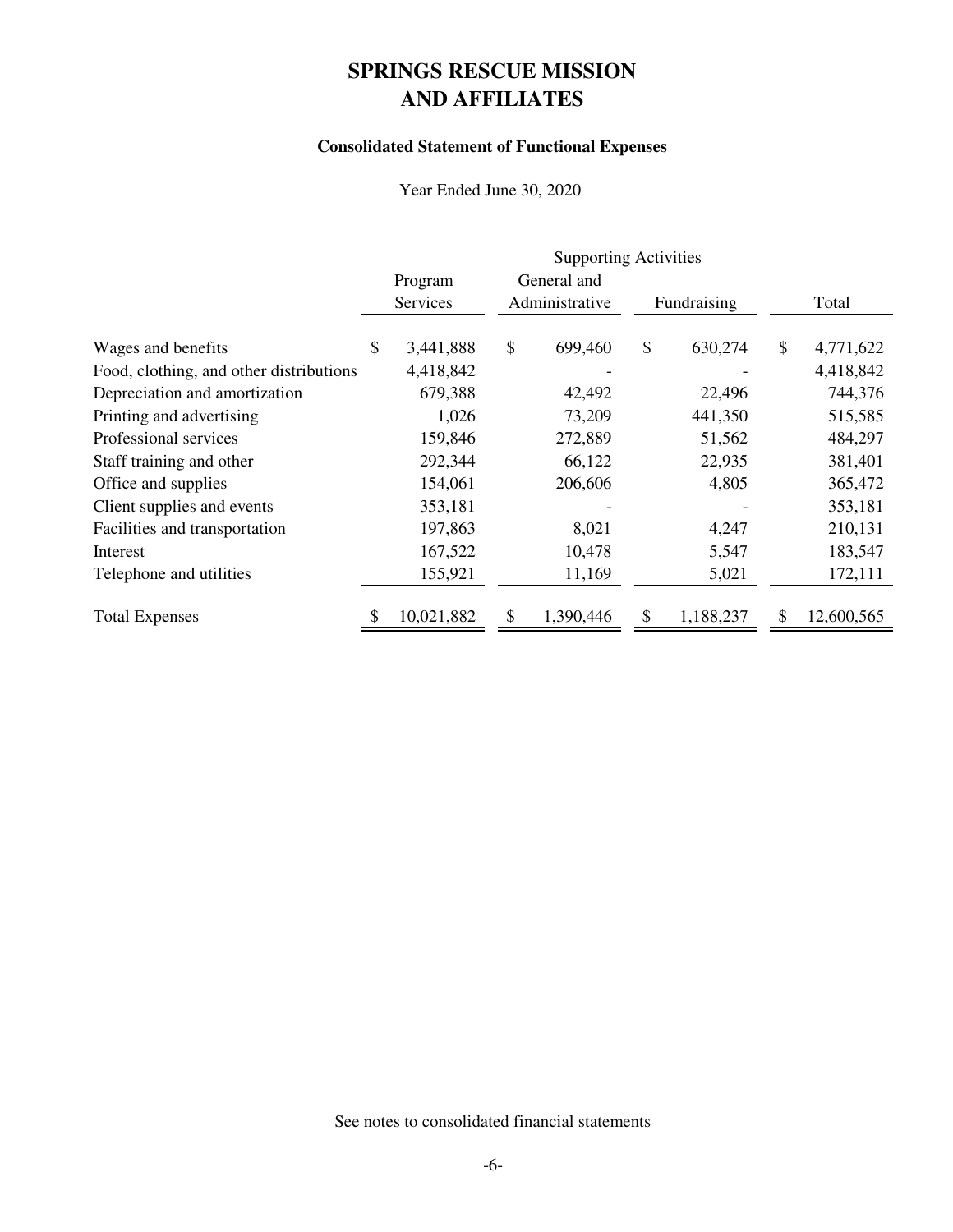### **Consolidated Statements of Cash Flows**

|                                                              | Year Ended June 30,     |             |            |             |
|--------------------------------------------------------------|-------------------------|-------------|------------|-------------|
|                                                              |                         | 2021        |            | 2020        |
| CASH FLOWS FROM OPERATING ACTIVITIES:                        |                         |             |            |             |
| Change in net assets                                         | \$                      | 4,498,700   | \$         | 3,966,045   |
| Adjustments to reconcile change in net assets to             |                         |             |            |             |
| net cash provided (used) by operating activities:            |                         |             |            |             |
| Depreciation and amortization                                |                         | 826,857     |            | 744,376     |
| In-kind grant to related party                               |                         |             |            |             |
| Accretion of asset retirement obligations                    |                         | 3,902       |            | 3,718       |
| Capitalized loan fees                                        |                         | (17, 658)   |            |             |
| Contributions and grants restricted for long-term purposes   |                         | (3,062,657) |            | (3,325,552) |
| Recognition of Paycheck Protection Program grant income      |                         |             |            | (629, 212)  |
| Change in operating assets and liabilities:                  |                         |             |            |             |
| Gift-in-kind inventory                                       |                         | 63,996      |            | (15,956)    |
| Contributions and government grants receivable               |                         | (729, 161)  |            | (130,699)   |
| Prepaid expenses and other assets                            |                         | (11,904)    |            | 32,287      |
| Accounts payable and accrued expenses                        |                         | 130,061     |            | (116, 214)  |
| Net Cash Provided by Operating Activities                    |                         | 1,702,136   |            | 528,793     |
| CASH FLOWS FROM INVESTING ACTIVITIES:                        |                         |             |            |             |
| Property and equipment purchases                             |                         | (4,680,835) |            | (2,589,368) |
| Proceeds from notes receivable                               |                         |             |            | (3,166,475) |
| Payoff of notes receivable                                   |                         |             |            | 241,475     |
| Net Cash Used by Investing Activities                        |                         | (4,680,835) |            | (5,514,368) |
| CASH FLOWS FROM FINANCING ACTIVITIES:                        |                         |             |            |             |
| Contributions and grants restricted for long-term purposes   |                         | 3,062,657   |            | 3,325,552   |
| Principal payments on notes payable                          |                         | (138,000)   |            | (90,042)    |
| Payments on lines of credit                                  |                         |             |            | (503, 142)  |
| Proceeds from notes payable                                  |                         |             |            | 2,000,000   |
| Proceeds from Paycheck Protection Program loan               |                         |             |            | 629,212     |
| Net Cash Provided by Financing Activities                    |                         | 2,924,657   |            | 5,361,580   |
| Net Change in Cash and Restricted Cash                       |                         | (54, 042)   |            | 376,005     |
| Cash and Restricted Cash, Beginning of Year                  |                         | 3,231,909   |            | 2,855,904   |
| Cash and Restricted Cash, End of Year                        | P.                      | 3,177,867   | \$         | 3,231,909   |
| CASH AND RESTRICTED CASH CONSIST OF:                         |                         |             |            |             |
| Cash and cash equivalents                                    | \$                      | 3,177,867   | \$         | 3,098,989   |
| Cash restricted for projects                                 |                         |             |            | 132,920     |
|                                                              | \$                      | 3,177,867   | $\sqrt{2}$ | 3,231,909   |
| SUPPLEMENTAL DISCLOSURE AND NON-CASH ITEMS:                  |                         |             |            |             |
| Cash paid for interest                                       | \$                      | 150,885     | \$         | 183,546     |
| Property and equipment acquired through liabilities          | $\overline{\mathsf{S}}$ |             | \$         | 681,370     |
| Recognition of Paycheck Protection Program loan contribution | \$                      |             | \$         | 629,212     |
|                                                              |                         |             |            |             |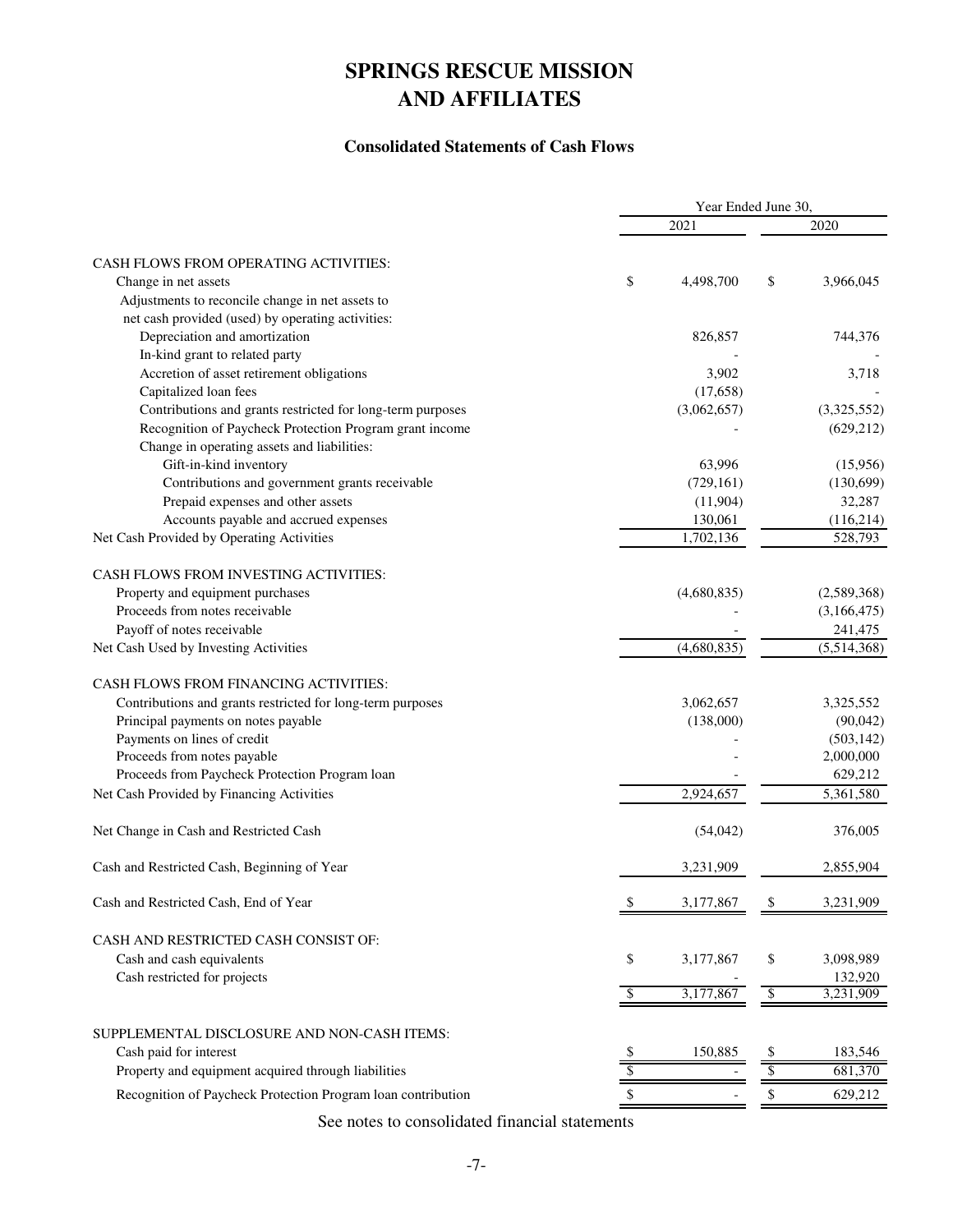### **Notes to Consolidated Financial Statements**

June 30, 2021 and 2020

### 1. NATURE OF ORGANIZATION:

Springs Rescue Mission and Affiliates (collectively, SRM) was incorporated in Colorado in 1996. The mission of SRM is to see lives transformed and filled with hope as the community works together to fight homelessness, poverty, and addiction. SRM provides emergency services, daily meals, educational opportunities, vocational training, and numerous special events and outreaches. The New Life Discipleship Program is a ministry of SRM that consists of three main elements including regeneration, restoration, and accountability. The goal of the program is that each client be restored to a productive Christian life in the community with all the essential elements needed to live and work successfully.

During the year ended June 30, 2015, SRM formed Mission Enterprises Corporation (MEC), a wholly-owned for-profit Colorado corporation. All inter-company activity is eliminated.

During the year ended June 30, 2018, SRM formed SRM PPSH1 Inc., a wholly-owned for-profit Colorado corporation. All inter-company activity is eliminated.

During the year ended June 30, 2018, SRM formed City Gate Motors, LLC, a wholly-owned not-for-profit Colorado corporation. All inter-company activity is eliminated.

SRM is a nonprofit organization that is exempt from income taxes under Section  $501(c)(3)$  of the Internal Revenue Code (IRC) and comparable state laws. However, SRM is subject to federal income tax on any unrelated business taxable income. In addition, SRM is not classified as a private foundation within the meaning of Section 509(a) of the IRC. Cash and non-cash contributions are SRM's primary source of support and revenue.

### 2. SIGNIFICANT ACCOUNTING POLICIES:

SRM maintains its accounts and prepares its consolidated financial statements on the accrual basis of accounting in conformity with accounting principles generally accepted in the United States of America. The preparation of consolidated financial statements in conformity with accounting principles generally accepted in the United States of America requires management to make estimates and assumptions that affect the reported amounts of assets and liabilities, disclosures of any contingent assets and liabilities at the date of the consolidated financial statements, and the reported revenues and expenses during the reporting period. Actual results could differ from the estimates. The significant accounting policies followed are described below to enhance the usefulness of the consolidated financial statements to the reader.

### CASH AND CASH EQUIVALENTS

Cash includes checking and savings accounts, and a money market account. As of June 30, 2021 and 2020, SRM has cash and cash equivalents on deposit with financial institutions that exceed the federally insured (FDIC) balance by approximately \$2,860,000 and \$2,986,000, respectively. SRM has not experienced any losses in such accounts and believes it is not exposed to any significant credit risk on cash.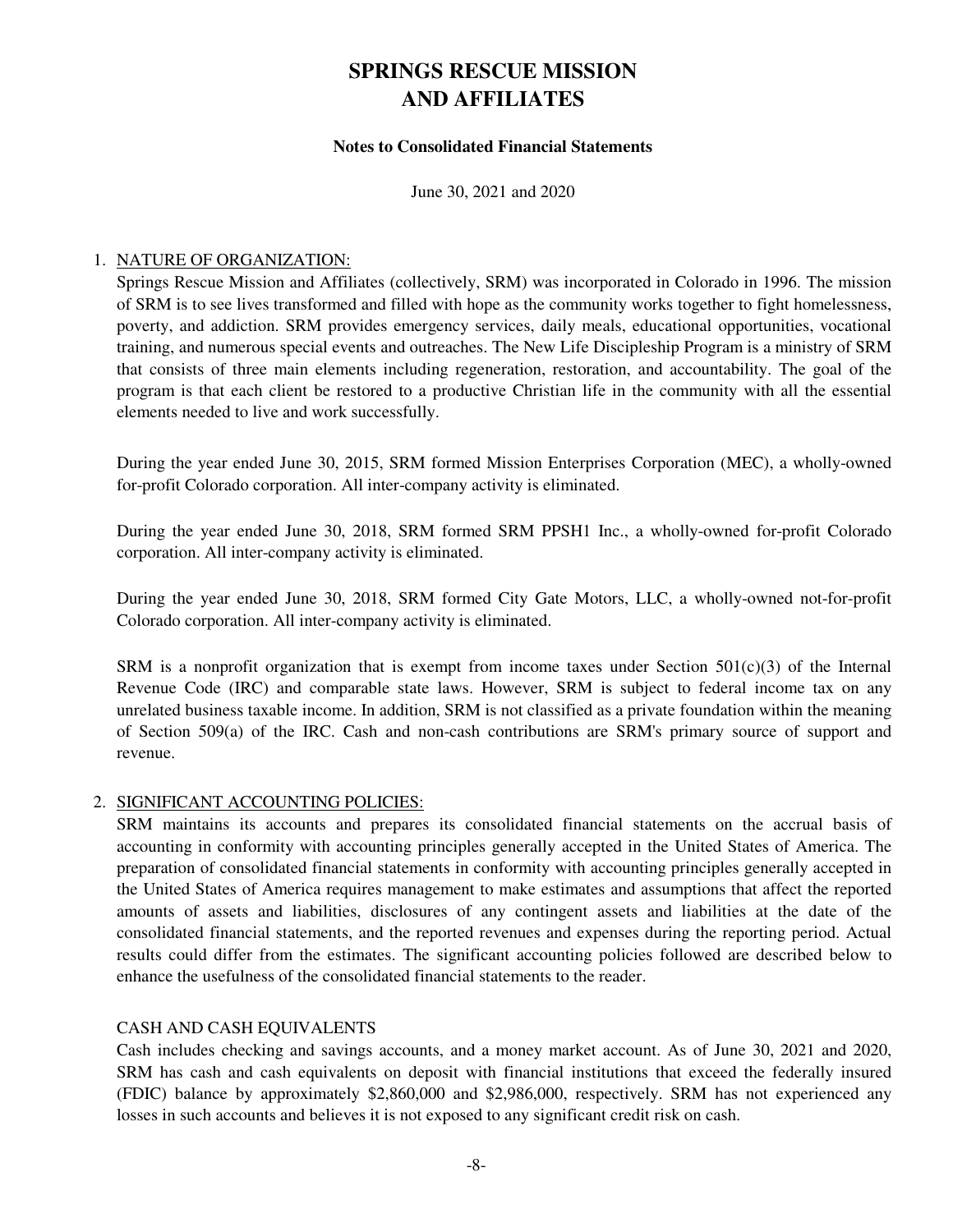### **Notes to Consolidated Financial Statements**

June 30, 2021 and 2020

### 2. SIGNIFICANT ACCOUNTING POLICIES, continued:

### GIFT-IN-KIND INVENTORY

Gift-in-kind inventory consists of items donated to SRM by donors such as clothing, vehicles, and appliances. These items are recorded at their estimated fair market value on the date of the donation and reported at their carrying amount thereafter.

#### PREPAID EXPENSES AND OTHER ASSETS

Prepaid expenses and other assets consist mainly of prepaid insurance and receivables for catering revenue.

#### CONTRIBUTIONS AND GOVERNMENT GRANTS RECEIVABLE

Contributions and government grants receivable consist of contributions receivable from individual donors, and government grants receivable on conditional grant agreements. These agreements have a right-of-release in the form of funds to be paid to SRM once the barriers to entitlement are met. As of the year ended June 30, 2021, these barriers had been met, but the funds had not yet been paid to SRM by the grantors. All receivables are considered to be due within one year, and no allowance has been recorded.

### NOTES RECEIVABLE

During the year ended June 30, 2020, SRM loaned \$3,166,475 to the Greenway Flats project. This consisted of a \$1,500,000 loan with interest due of 1% per annum; a \$500,000 loan bearing no interest; and a \$1,166,475 loan bearing no interest. Interest was imputed at 2.3% on the \$,1,166,475 note receivable based on the financing arrangement. The maturity dates are December 31, 2050, for all the loans.

Greenway Flats, LLC operates the Greenway Flats (GF) project. This project represents a 65-unit new construction permanent supportive housing rental housing property for the homeless and is located at 31 W. Las Vegas Street, Colorado Springs, CO. GF abuts to the SRM's main campus, immediately to the west. All 65 units are efficiency types with full bathroom and galley style kitchen with sleeping area. Residents pay 30% of their income toward rent and GF will pay all utility expenses. Of the 65 total units, 62 units are 30% area median income (AMI) and 3 units at 40% AMI. However, all units are dedicated to use by homeless or near homeless individuals. The 62 units at 30% AMI are supported by project based vouchers.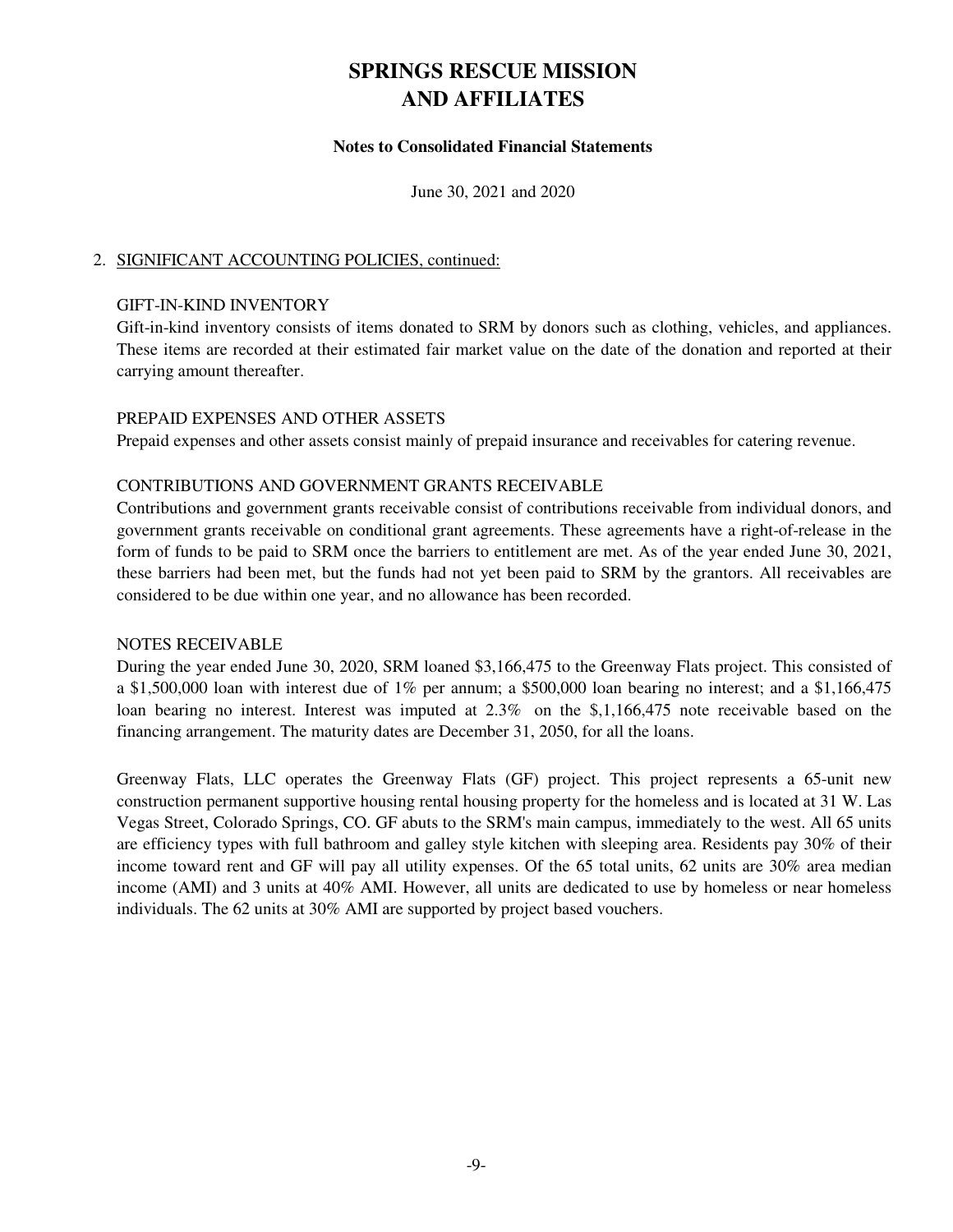### **Notes to Consolidated Financial Statements**

June 30, 2021 and 2020

### 2. SIGNIFICANT ACCOUNTING POLICIES, continued:

#### NOTES RECEIVABLE, continued

The investor member of GF is US Bancorp Community Development Corporation which has a 99.9% interest in GF. The managing member of GF is Pikes Peak Permanent Supportive Housing No. 1 LLC (PPPSH1), which has a 0.009% interest in GF. During the year ending June 30, 2021, SRM PPSH1 Inc. obtained full control of the board of PPPSH1, and has full interest in the LLC. As the managing member of Greenway Flats, SRM is the Guarantor and required that if at any time an operating deficit occurs, SRM shall advance funds to Greenway Flats as a loan equal to the amount of the deficit. SRM's obligation is however limited, to a maximum amount of \$216,872. In the same agreement, SRM also has guaranteed the performance of certain operational requirements and performance obligations that guarantee punctual payment and performance of a \$150,000 Community Development Block Grant Loan from the City of Colorado Springs, and its obligations to satisfy its indemnification requirements of the Member Operating Agreement. During the year ended June 30, 2021, no payments were made as a result of this agreement. During the year ending June 30, 2020, SRM PPSH1 Inc. had a 50% interest in PPPSH1, and another organization had the remaining 50% interest. The Colorado Springs Housing Authority is a special member of GF, and has a 0.001% interest in GF.

### PROPERTY AND EQUIPMENT

SRM capitalizes fixed assets exceeding \$2,500. Property and equipment are recorded at cost. Donated items are recorded at their estimated fair market value on the date of the gift. Depreciation is computed on the straightline method over the estimated useful lives which range from three to thirty years.

### DEFERRED GAIN

A gain related to the note receivables referred to above was recorded in the amount of \$98,879 during the year ended June 30, 2019. SRM did not receive a down payment from Greenway Flats, LLC for the purchase of this land. Therefore, the amount was recorded as a deferred gain and the balance as of both years ended June 30 2021 and 2020 is \$98,879.

#### CLASSES OF NET ASSETS

The consolidated financial statements report amounts separately by class of net assets.

*Net assets without donor restrictions* are currently available for use at the discretion of the board and resources invested in property and equipment-net.

*Net assets with donor restrictions* are restricted by donors for specific operating purposes or until time restrictions have been met. They are not currently available for use in SRM activities until restrictions regarding their use have been fulfilled.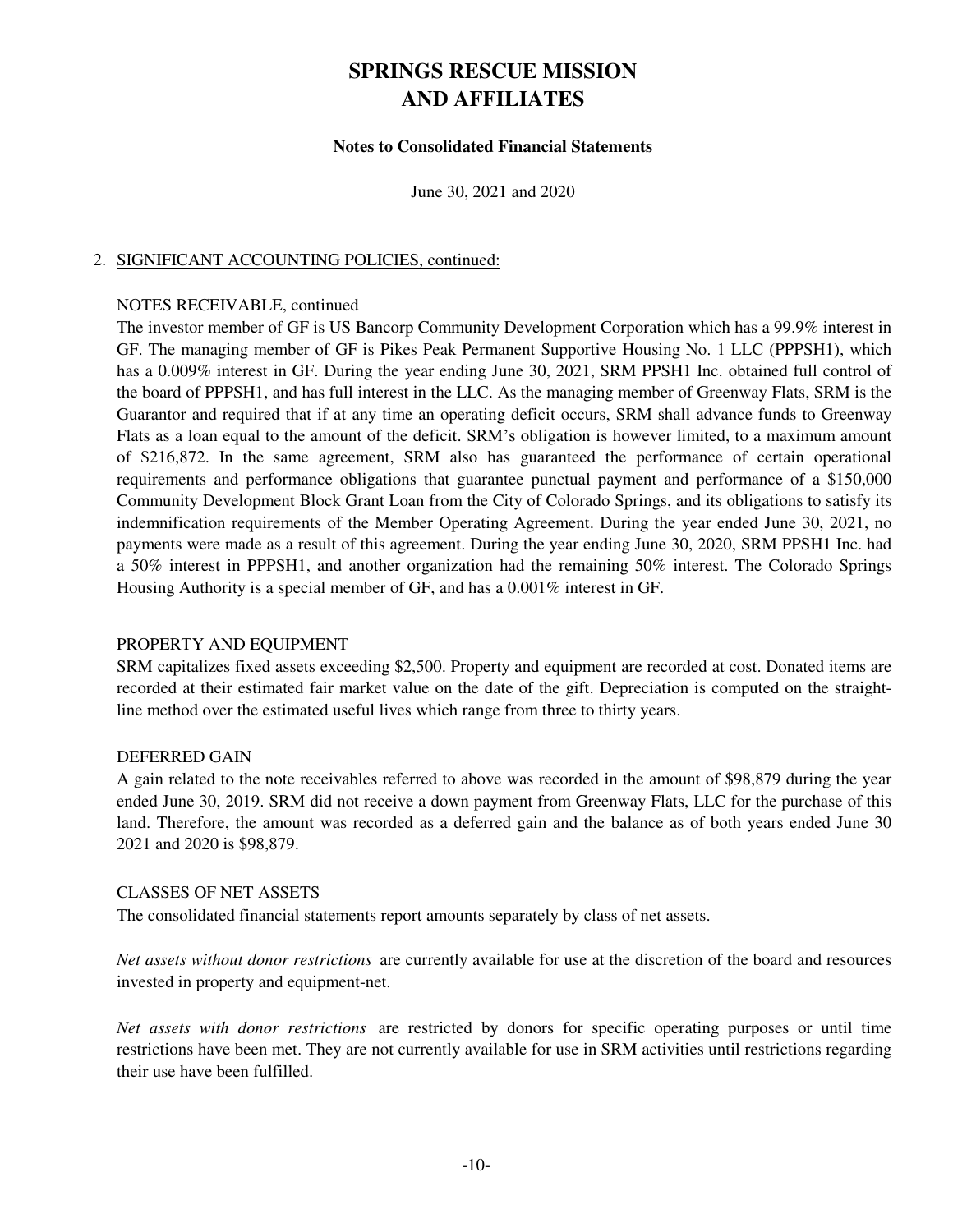### **Notes to Consolidated Financial Statements**

June 30, 2021 and 2020

### 2. SIGNIFICANT ACCOUNTING POLICIES, continued:

### SUPPORT, REVENUE, AND EXPENSES

Contributions are recorded when made, which may be when cash and other assets are received or unconditionally promised. Gifts of cash and other assets are reported as restricted support if they are received with donor stipulations that limit the use of the donated amounts. When a donor restriction expires, that is, when a stipulated time restriction ends or purpose restriction is satisfied, net assets with donor restrictions are reclassified to net assets without donor restrictions and reported in the consolidated statements of activities as net assets released from restrictions. All contributions are considered available for use without donor restrictions unless specifically restricted by the donor.

Donated materials, property and equipment are reflected as gift-in-kind contributions in the accompanying consolidated statements of activities at their estimated fair market values on the date of receipt. Only donated professional services are recorded at their estimated fair market values. For all other donated services, SRM does not record contribution revenue as these services do not meet the criteria to be recorded under accounting standards. However, a substantial number of volunteers have donated significant amounts of time to the programs of SRM.

Grant income is recognized on all conditional grants when the condition has been met and is recorded as income without donor restrictions due to the related donor restrictions being simultaneously met when the condition or barrier is overcome.

Catering revenue is generated from the Culinary Arts Training Program, and is recorded when earned.

Expenses are recorded when incurred in accordance with the accrual basis of accounting.

### FUNCTIONAL ALLOCATION OF EXPENSES

The consolidated statements of activities and functional expenses report certain categories of expenses that are attributable to one or more program or supporting functions of SRM. These expenses include depreciation and amortization, interest, office and other, and facilities operations, utilities and maintenance. Depreciation is allocated base on square footage and interest is allocated based on usage of space. Costs of other categories were allocated on estimates of time and effort.

### RECENTLY ADOPTED ACCOUNTING PRONOUNCEMENT

In 2014, the Financial Accounting Standards Board issued Accounting Standards Update No. 2014-09, *Revenue from Contracts with Customers.* SRM adopted the provisions of this new standard during the year ended June 30, 2021. This new standard applies to exchange transactions with customers that are bound by contracts or similar arrangements and establishes a performance obligation approach to revenue recognition. Adoption of this standard had no effect on change in net assets or net assets in total.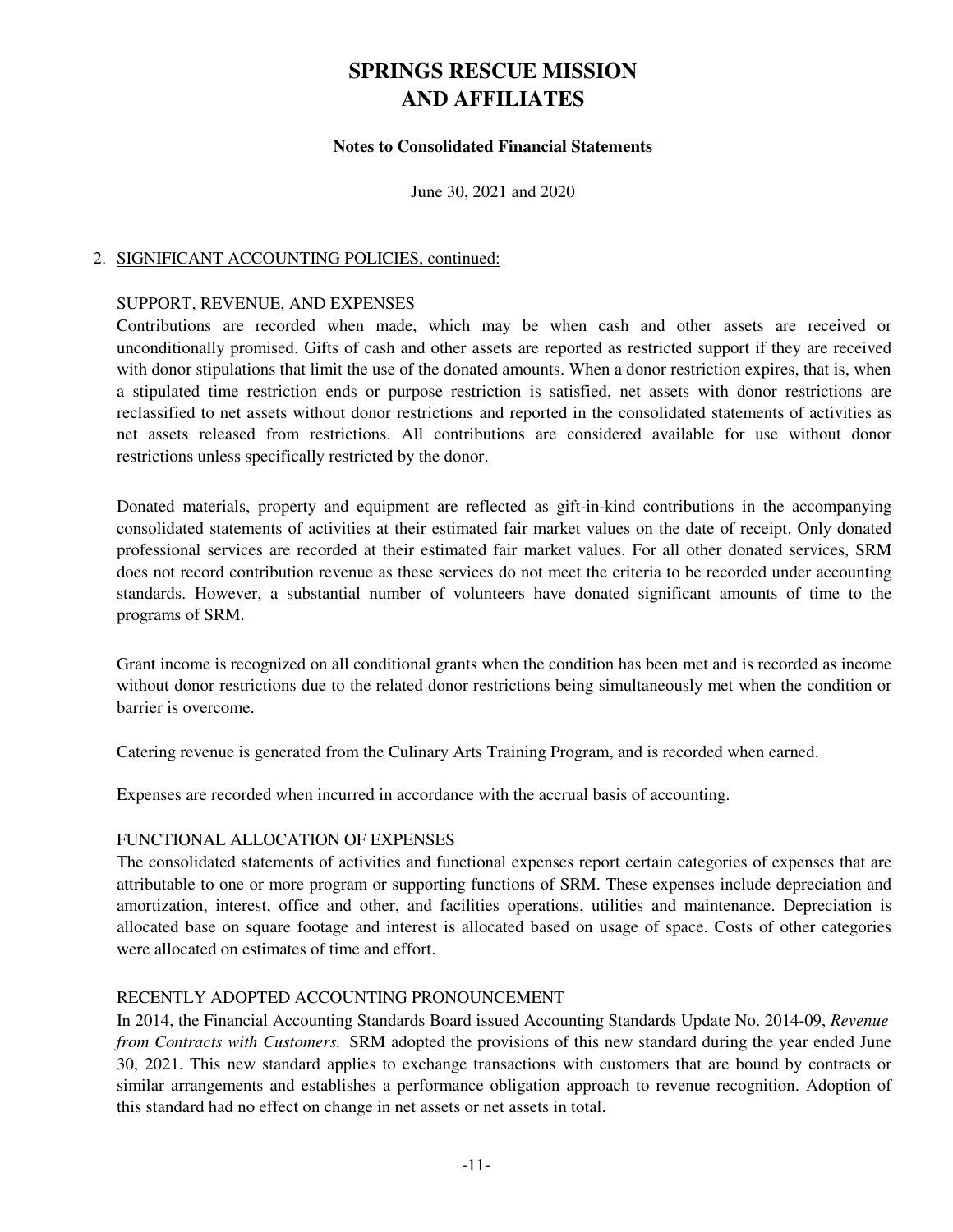### **Notes to Consolidated Financial Statements**

June 30, 2021 and 2020

### 3. LIQUIDITY AND AVAILABLITY OF FINANCIAL ASSETS:

The following table reflects SRM's financial assets reduced by amounts not available for general expenditure within one year. Financial assets are considered unavailable when illiquid or not convertible to cash within one year.

|                                                                         |      | June 30,    |              |             |  |  |
|-------------------------------------------------------------------------|------|-------------|--------------|-------------|--|--|
|                                                                         | 2021 |             |              | 2020        |  |  |
| Financial assets:                                                       |      |             |              |             |  |  |
|                                                                         |      |             |              |             |  |  |
| Cash and cash equivalents                                               | \$   | 3,177,867   | $\mathbb{S}$ | 3,098,989   |  |  |
| Cash restricted for capital projects                                    |      |             |              | 132,920     |  |  |
| Contributions and government grants receivable                          |      | 859,860     |              | 130,699     |  |  |
| Accounts receivable                                                     |      | 48,556      |              | 45,274      |  |  |
| Notes receivable                                                        |      | 3,166,475   |              | 3,166,475   |  |  |
|                                                                         |      | 7,252,758   |              | 6,574,357   |  |  |
| Less those unavailable for general expenditure within one year, due to: |      |             |              |             |  |  |
| Cash restricted for capital projects                                    |      |             |              | (132,920)   |  |  |
| Notes receivable, not collectible in the next year                      |      | (3,166,475) |              | (3,166,475) |  |  |
| Financial assets available to meet cash needs for general               |      |             |              |             |  |  |
| expenditures within one year                                            |      | 4,086,283   |              | 3,274,962   |  |  |
|                                                                         |      |             |              |             |  |  |

As part of SRM's liquidity management, it has a policy to structure its financial assets to be available as general expenditures, liabilities and other obligations come due. In addition, SRM has policies to review cash flows weekly and financial statements monthly.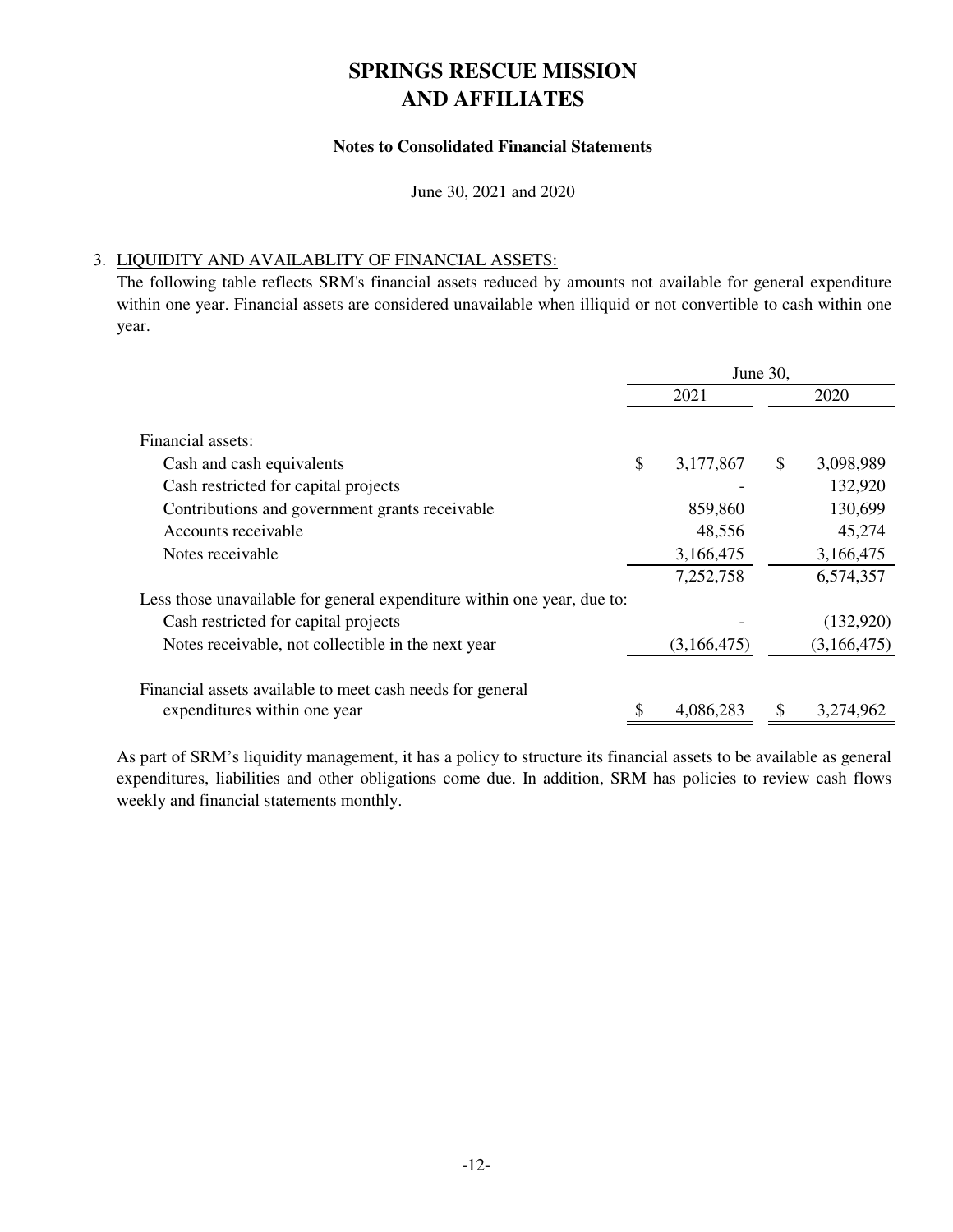## **Notes to Consolidated Financial Statements**

June 30, 2021 and 2020

### 4. PROPERTY AND EQUIPMENT, NET:

Property and equipment, net consists of:

|                                                | June 30, |             |    |             |
|------------------------------------------------|----------|-------------|----|-------------|
|                                                | 2021     |             |    | 2020        |
| Land and improvements                          | \$       | 1,600,778   | \$ | 1,581,938   |
| Buildings and improvements                     |          | 24,623,407  |    | 17,255,750  |
| Furniture and equipment                        |          | 1,104,521   |    | 1,046,041   |
| Vehicles                                       |          | 174,700     |    | 174,700     |
|                                                |          | 27,503,406  |    | 20,058,429  |
| Less accumulated depreciation and amortization |          | (5,374,151) |    | (4,563,858) |
|                                                |          | 22,129,255  |    | 15,494,571  |
| Construction in progress                       |          |             |    | 2,764,144   |
|                                                |          | 22,129,255  |    | 18,258,715  |

### 5. LINE OF CREDIT:

During the year ended June 30, 2020, SRM extended a \$750,000 revolving line of credit. The line had a variable interest rate from a financial institution. The line had a maturity date of December 2020. As of June 30, 2020, the balance was \$0. The line of credit was not renewed.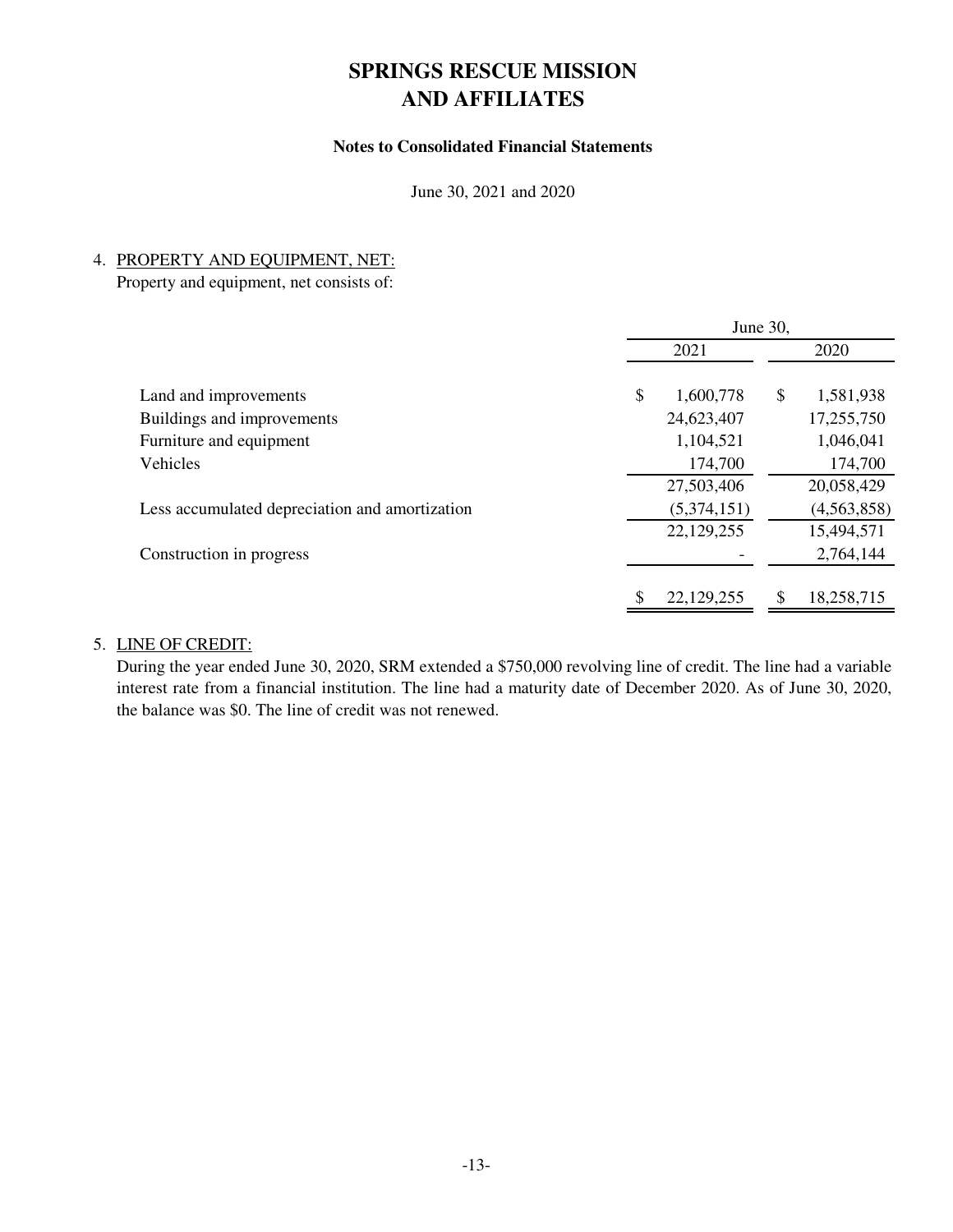## **Notes to Consolidated Financial Statements**

June 30, 2021 and 2020

## 6. NOTES PAYABLE:

Notes payable consist of:

|                                                                                                                                                                                                                                                                                                                                                                                                                           | June 30, |           |    |            |
|---------------------------------------------------------------------------------------------------------------------------------------------------------------------------------------------------------------------------------------------------------------------------------------------------------------------------------------------------------------------------------------------------------------------------|----------|-----------|----|------------|
|                                                                                                                                                                                                                                                                                                                                                                                                                           |          | 2021      |    | 2020       |
| Note payable to a financial institution in the amount of \$3,100,000, due<br>in monthly installments of principal and interest of \$18,719, with<br>interest calculated at 3.91%. Note matures December 2028 with a<br>balloon payment due at that time and is secured by property. Note<br>payable is presented net of capitalized loan fees of \$45,521 and<br>\$51,590, respectively, net of accumulated amortization. | \$       | 2,801,300 | \$ | 2,904,621  |
|                                                                                                                                                                                                                                                                                                                                                                                                                           |          |           |    |            |
| Promissory note to the seller of a property in the amount of<br>\$1,080,000, due in quarterly payments of interest of \$13,500, with<br>interest calculated at 5%. During the year ended June 30, 2021, SRM<br>refinanced the note payable with a financial institution.                                                                                                                                                  |          |           |    | 1,080,000  |
|                                                                                                                                                                                                                                                                                                                                                                                                                           |          |           |    |            |
| Note payable to a financial institution in the amount of \$1,080,000, due<br>in monthly installments of principal and interest of \$6,320, with<br>interest calculated at 3.55%. Balloon payment of principal due on<br>scheduled maturity date of \$640,464. Note matures December 2030<br>and is secured by property. Note payable is presented net of capitalized                                                      |          |           |    |            |
| loan fees of \$16,775, net of accumulated amortization.                                                                                                                                                                                                                                                                                                                                                                   |          | 1,044,225 |    |            |
| Note payable to the City of Colorado Springs in the amount of<br>\$1,500,000, related to the Greenway Flats project. This note bears<br>interest at 1% per annum, and the maturity date is December 31, 2050.<br>Subject to certain conditions, the loan is eligible for forgiveness at loan                                                                                                                              |          |           |    |            |
| maturity date.                                                                                                                                                                                                                                                                                                                                                                                                            |          | 1,500,000 |    | 1,500,000  |
| Note payable to the City of Colorado Springs in the amount of<br>\$500,000, related to the Greenway Flats project. This note bears no<br>interest, and the maturity date is December 31, 2050. Subject to certain                                                                                                                                                                                                         |          |           |    |            |
| conditions, the loan is eligible for forgiveness at loan maturity date.                                                                                                                                                                                                                                                                                                                                                   |          | 500,000   |    | 500,000    |
|                                                                                                                                                                                                                                                                                                                                                                                                                           |          | 5,845,525 |    | 5,984,621  |
| Less current portion                                                                                                                                                                                                                                                                                                                                                                                                      |          | (152,086) |    | (109, 408) |
|                                                                                                                                                                                                                                                                                                                                                                                                                           | \$       | 5,693,439 | \$ | 5,875,213  |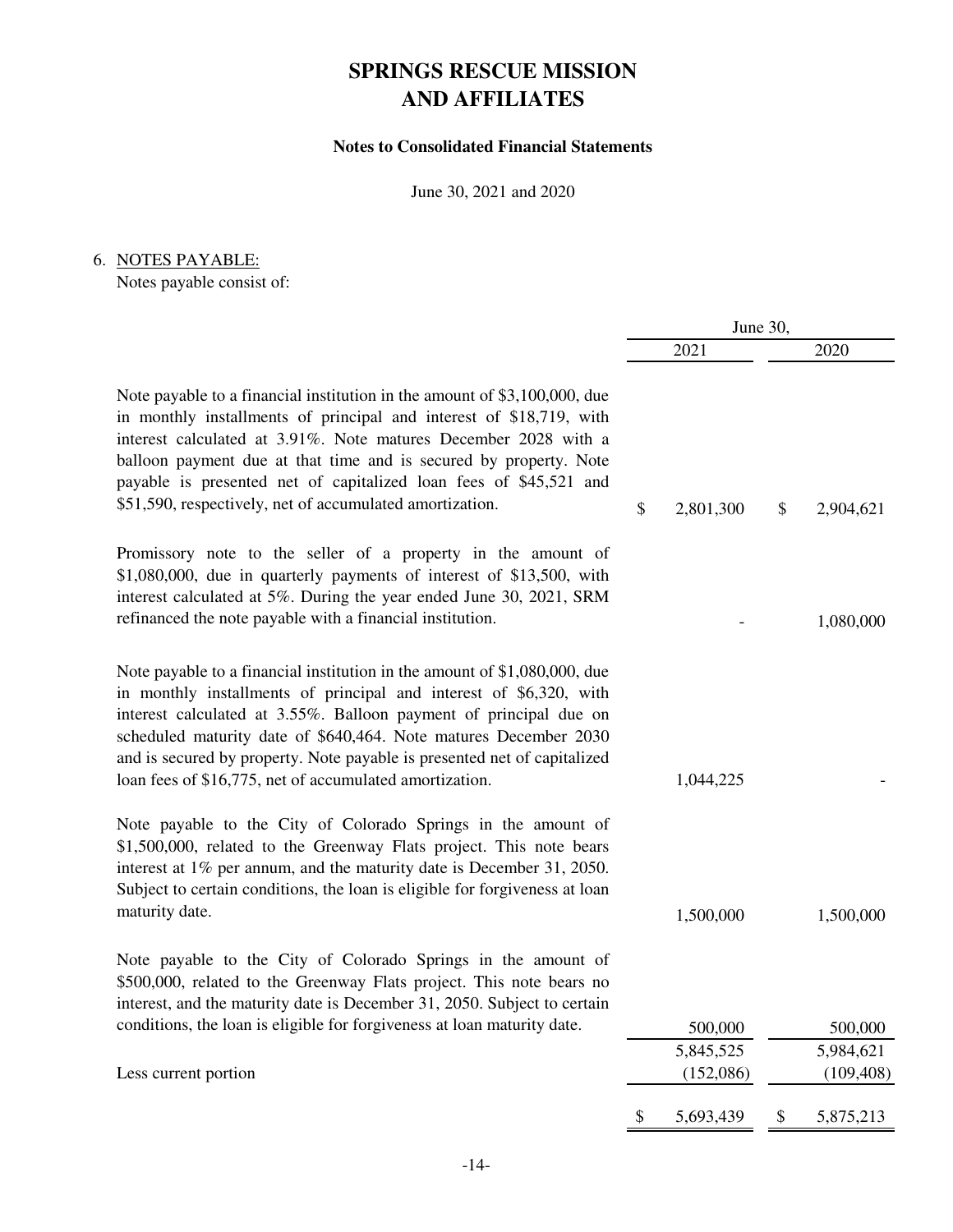## **Notes to Consolidated Financial Statements**

June 30, 2021 and 2020

### 6. NOTES PAYABLE, continued:

Future minimum payments for notes payable are:

| Year Ending June 30, |                 |
|----------------------|-----------------|
| 2022                 | \$<br>152,086   |
| 2023                 | 158,081         |
| 2024                 | 163,940         |
| 2025                 | 170,777         |
| 2026                 | 177,510         |
| Thereafter           | 5,023,131       |
|                      |                 |
|                      | \$<br>5,845,525 |

SRM was in compliance with all financial and reporting covenants at June 30, 2021.

#### 7. NET ASSETS WITH DONOR RESTRICTIONS:

Net assets with donor restrictions are available for the following purposes:

|                                                        |      | June 30,          |    |                               |  |  |
|--------------------------------------------------------|------|-------------------|----|-------------------------------|--|--|
|                                                        | 2021 |                   |    | 2020                          |  |  |
| Government grants receivable<br>Ezone<br>Building fund | \$   | 785,474<br>74,386 | \$ | 87,585<br>43,114<br>2,809,478 |  |  |
|                                                        | S    | 859,860           | S  | 2,940,177                     |  |  |

### 8. GIFT-IN-KIND CONTRIBUTIONS:

Gift-in-kind contributions were received for the following types of items:

|                 |      | Year ended June 30, |    |           |  |  |
|-----------------|------|---------------------|----|-----------|--|--|
|                 | 2021 |                     |    | 2020      |  |  |
| Clothing        | \$   | 2,030,474           | \$ | 2,755,003 |  |  |
| Household goods |      | 595,653             |    | 413,757   |  |  |
| Food            |      | 227,774             |    | 978,424   |  |  |
| Others          |      | 196,291             |    | 286,113   |  |  |
|                 | S    | 3,050,192           |    | 4,433,297 |  |  |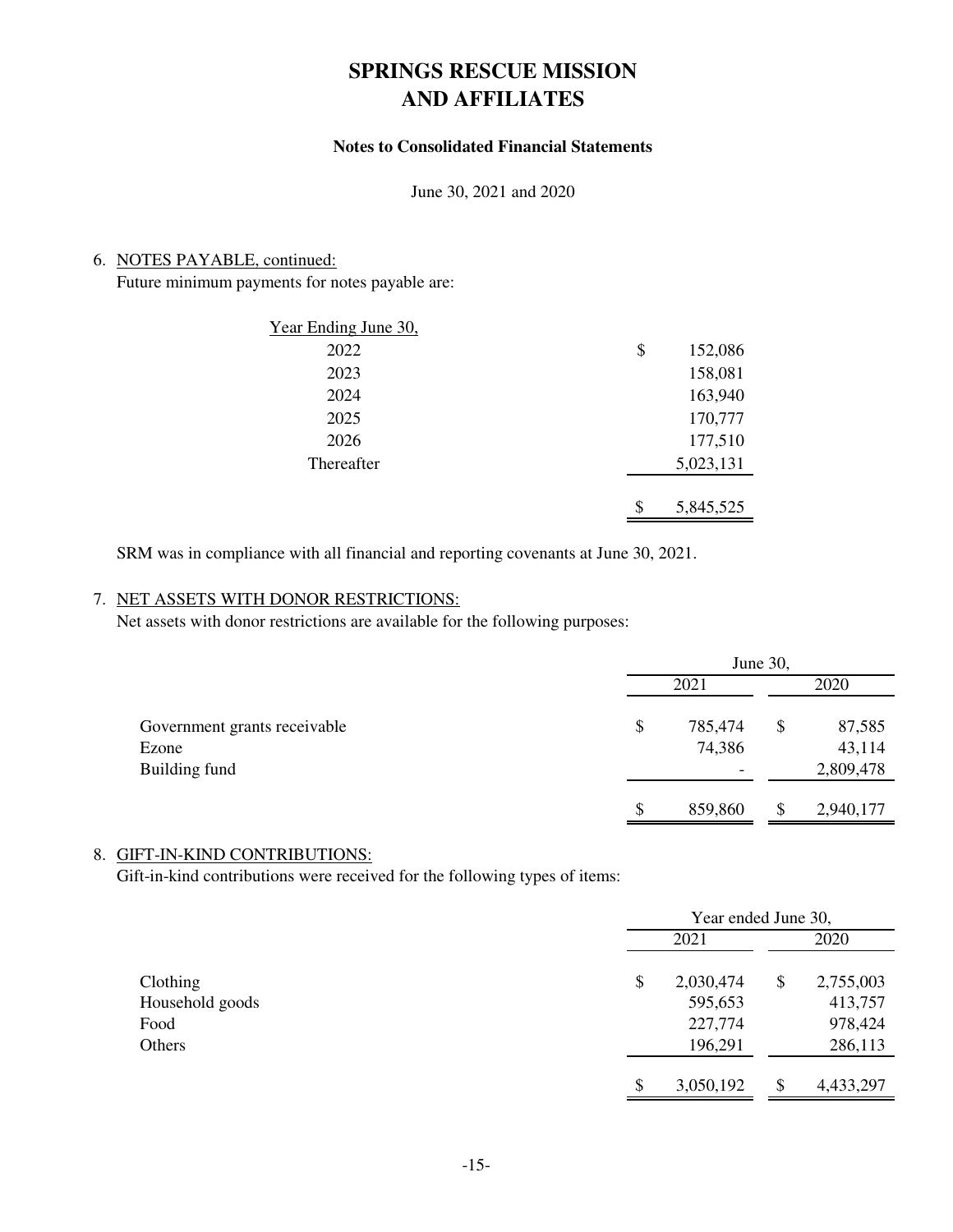#### **Notes to Consolidated Financial Statements**

June 30, 2021 and 2020

### 9. EMPLOYEE BENEFITS:

SRM has a 403(b) Retirement Plan that is available for all employees who meet eligibility requirements. SRM matches up to 2% of eligible compensation to those employees who meet eligibility requirements. SRM also contributes an additional 1% for direct expenses. Effective February 2016, all eligible employees are automatically enrolled at 3% unless they chose to opt out. During the years ended June 30, 2021 and 2020, employer contributions were \$87,630 and \$74,632, respectively.

### 10.FUTURE LEASE INCOME:

During the year ended June 30, 2021, SRM entered into a lease agreement with an unrelated third-party tenant. Lease income for the year ended June 30, 2021, was approximately \$78,600. Future minimum lease income under this agreement is:

| Year Ending June 30, |               |
|----------------------|---------------|
| 2022                 | \$<br>117,167 |
| 2023                 | 121,917       |
| 2024                 | 126,667       |
| 2025                 | 131,417       |
| 2026                 | 44,333        |
|                      |               |
|                      | 541,501       |

### 11.RISKS AND UNCERTAINTIES:

During the year ended June 30, 2020, the World Health Organization declared the outbreak of the coronavirus (COVID-19) as a pandemic which continues to spread throughout the United States. COVID-19 has caused a severe negative impact on the world economy and has contributed to significant volatility in financial markets. The duration and impact of the COVID-19 pandemic, as well as the effectiveness of government and central bank responses, remains unclear at this time. It is not possible to reliably estimate the duration and severity of these consequences, as well as their impact on the financial position and results of SRM for future periods. Management is carefully monitoring the situation and evaluating its options as circumstances evolve.

SRM has received a number of grants from the Federal Home Loan Bank prior to July 1, 2018, and from the City of Colorado Springs during the years ended June 30, 2021 and 2020. These grants contained a right of return provision and also program specific barriers to overcome. SRM has met all of these program specific conditions as of June 30, 2021 and 2020, respectively and has therefore recognized this grant income.

### 12.DONOR CONCENTRATION:

During the years ended June 30, 2021 and 2020, one donor contributed approximately 16% and 12% of contributions, respectively.